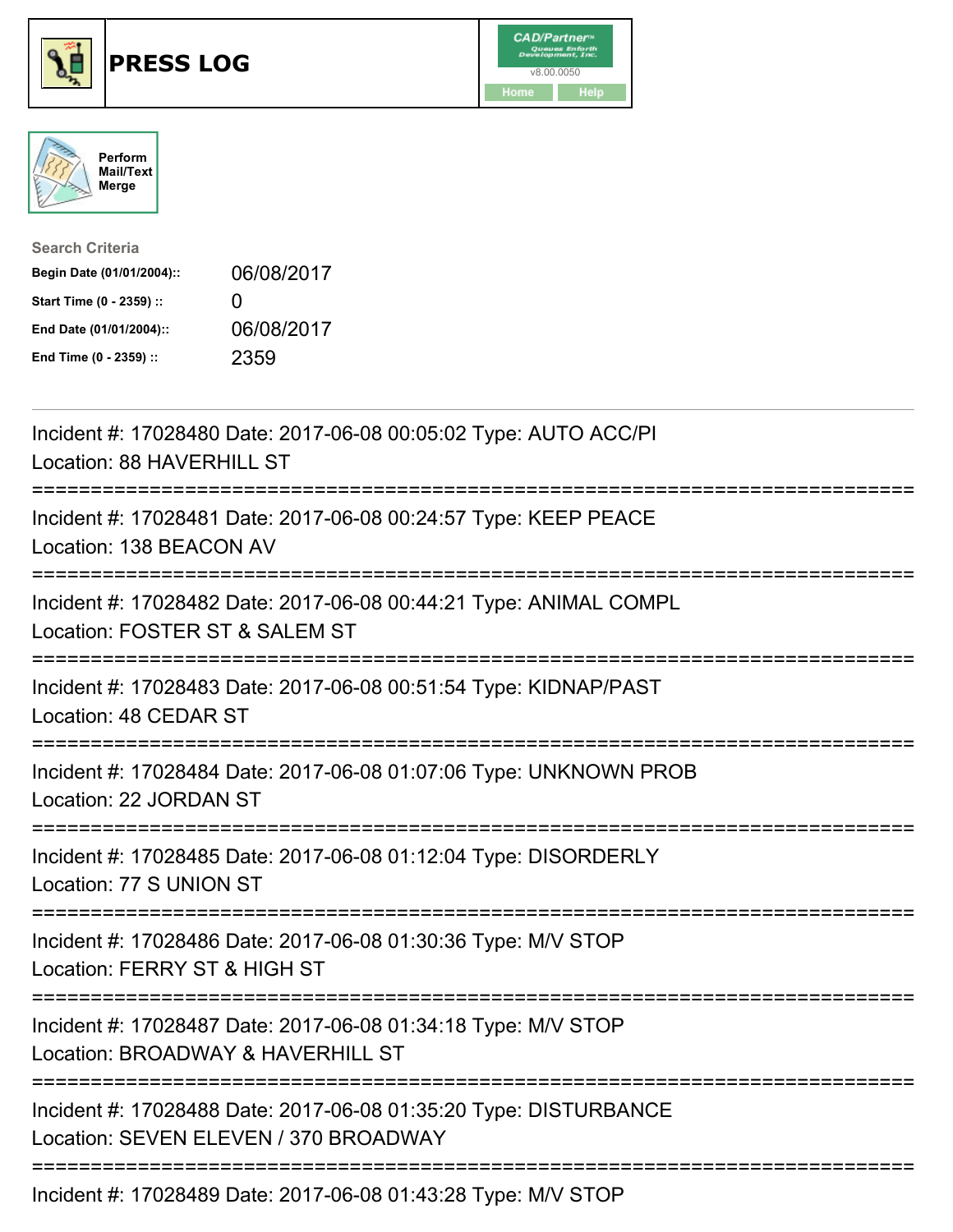| Location: INMAN ST & S BROADWAY                                                                                           |
|---------------------------------------------------------------------------------------------------------------------------|
| Incident #: 17028490 Date: 2017-06-08 01:46:18 Type: M/V STOP<br><b>Location: CENTRAL BRIDGE</b>                          |
| Incident #: 17028491 Date: 2017-06-08 01:55:31 Type: M/V STOP<br>Location: 276 S BROADWAY                                 |
| Incident #: 17028492 Date: 2017-06-08 02:18:55 Type: M/V STOP<br>Location: ESSEX ST & FRANKLIN ST                         |
| Incident #: 17028493 Date: 2017-06-08 02:20:36 Type: M/V STOP<br>Location: EASTON ST & S BROADWAY                         |
| Incident #: 17028494 Date: 2017-06-08 02:30:29 Type: M/V STOP<br>Location: E HAVERHILL ST & PROSPECT ST                   |
| ===================<br>Incident #: 17028495 Date: 2017-06-08 02:35:28 Type: M/V STOP<br>Location: AMESBURY ST & COMMON ST |
| Incident #: 17028496 Date: 2017-06-08 02:37:13 Type: M/V STOP<br>Location: FRONT ST & S BROADWAY                          |
| Incident #: 17028497 Date: 2017-06-08 02:54:51 Type: M/V STOP<br>Location: BROADWAY & MANCHESTER ST                       |
| Incident #: 17028498 Date: 2017-06-08 03:17:25 Type: ALARM/BURG<br>Location: REY MEDINA AUTO / 31 MERRIMACK ST #UNIT 6    |
| Incident #: 17028499 Date: 2017-06-08 03:51:34 Type: M/V STOP<br>Location: FARLEY ST & S BROADWAY                         |
| Incident #: 17028500 Date: 2017-06-08 04:22:18 Type: M/V STOP<br>Location: HAMPSHIRE ST & LOWELL ST                       |
| Incident #: 17028501 Date: 2017-06-08 04:55:18 Type: WOMAN DOWN<br>Location: 59 FRANKLIN ST                               |
| Incident #: 17028502 Date: 2017-06-08 05:42:18 Type: AUTO ACC/NO PI<br>Location: 1 ESSEX DR                               |
| Incident #: 17028503 Date: 2017-06-08 06:04:05 Type: ALARM/BURG                                                           |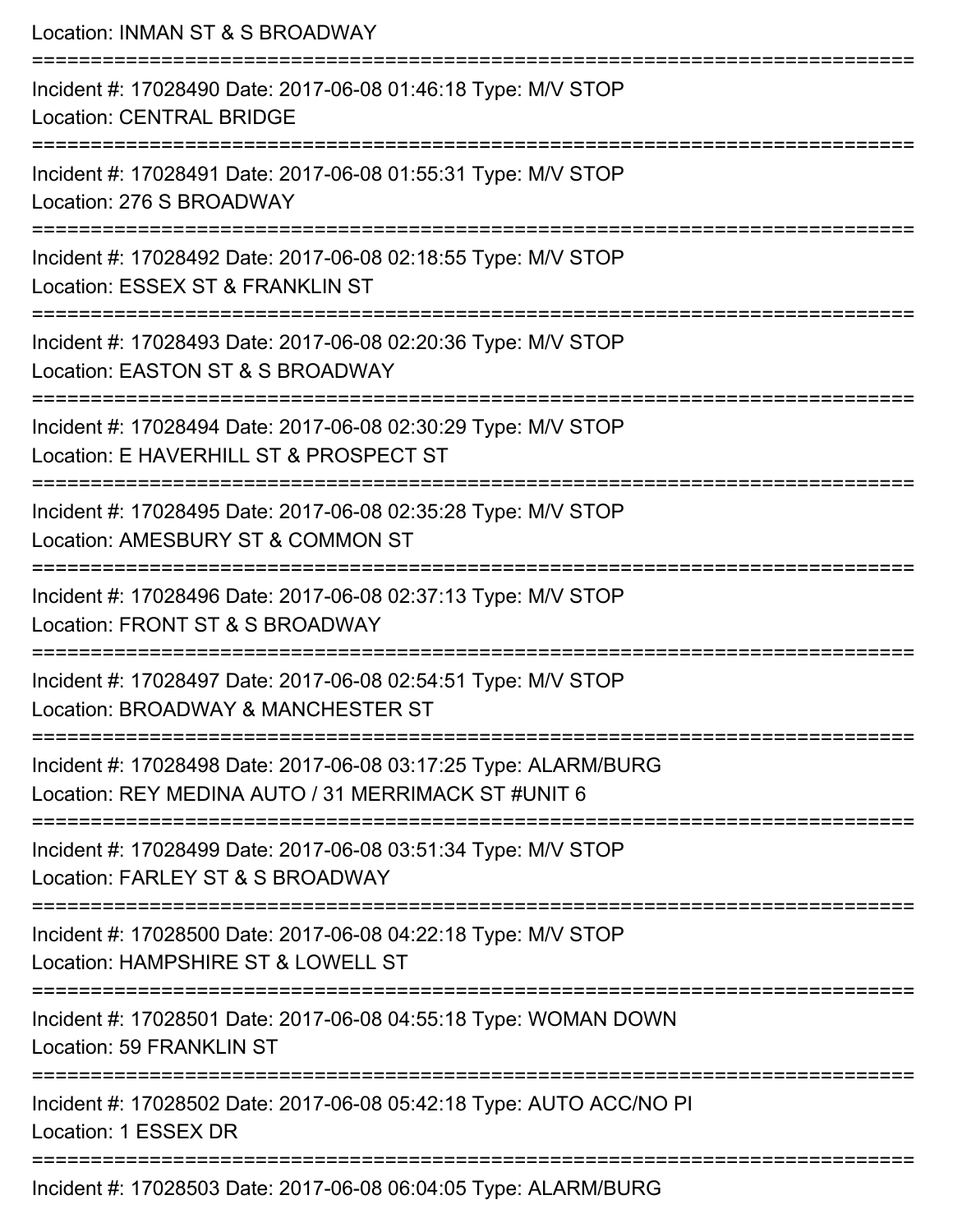| Incident #: 17028504 Date: 2017-06-08 06:10:06 Type: DRUG VIO<br>Location: 56 HILLSIDE AV                   |
|-------------------------------------------------------------------------------------------------------------|
| Incident #: 17028505 Date: 2017-06-08 07:04:50 Type: PARK & WALK<br>Location: 0 BROADWAY                    |
| Incident #: 17028506 Date: 2017-06-08 07:26:08 Type: TOW OF M/V<br>Location: 2 INMAN ST                     |
| Incident #: 17028507 Date: 2017-06-08 07:37:56 Type: M/V STOP<br>Location: 400 CANAL ST                     |
| Incident #: 17028508 Date: 2017-06-08 07:54:22 Type: CLOSE STREET<br>Location: BUTLER ST & MILTON ST        |
| Incident #: 17028509 Date: 2017-06-08 08:16:07 Type: AUTO ACC/NO PI<br>Location: 1 GROCERY WY               |
| Incident #: 17028510 Date: 2017-06-08 09:14:59 Type: INVESTIGATION<br>Location: TARBOX SCHOOL / 59 ALDER ST |
| Incident #: 17028511 Date: 2017-06-08 09:50:08 Type: CK WELL BEING<br>Location: 10 DIAMOND ST #APT 3        |
| Incident #: 17028512 Date: 2017-06-08 09:58:29 Type: INVESTIGATION<br>Location: 15 UNION ST                 |
| Incident #: 17028513 Date: 2017-06-08 10:02:27 Type: M/V STOP<br>Location: 109 PROSPECT ST                  |
| Incident #: 17028514 Date: 2017-06-08 10:11:35 Type: M/V STOP<br>Location: HAMPSHIRE ST & HAVERHILL ST      |
| Incident #: 17028515 Date: 2017-06-08 10:12:27 Type: INVEST CONT<br>Location: 316 ESSEX ST #206             |
| Incident #: 17028516 Date: 2017-06-08 10:13:25 Type: WARRANT SERVE<br>Location: 104 HOWARD ST               |
| Incident #: 17028517 Date: 2017-06-08 10:23:05 Type: PARK & WALK                                            |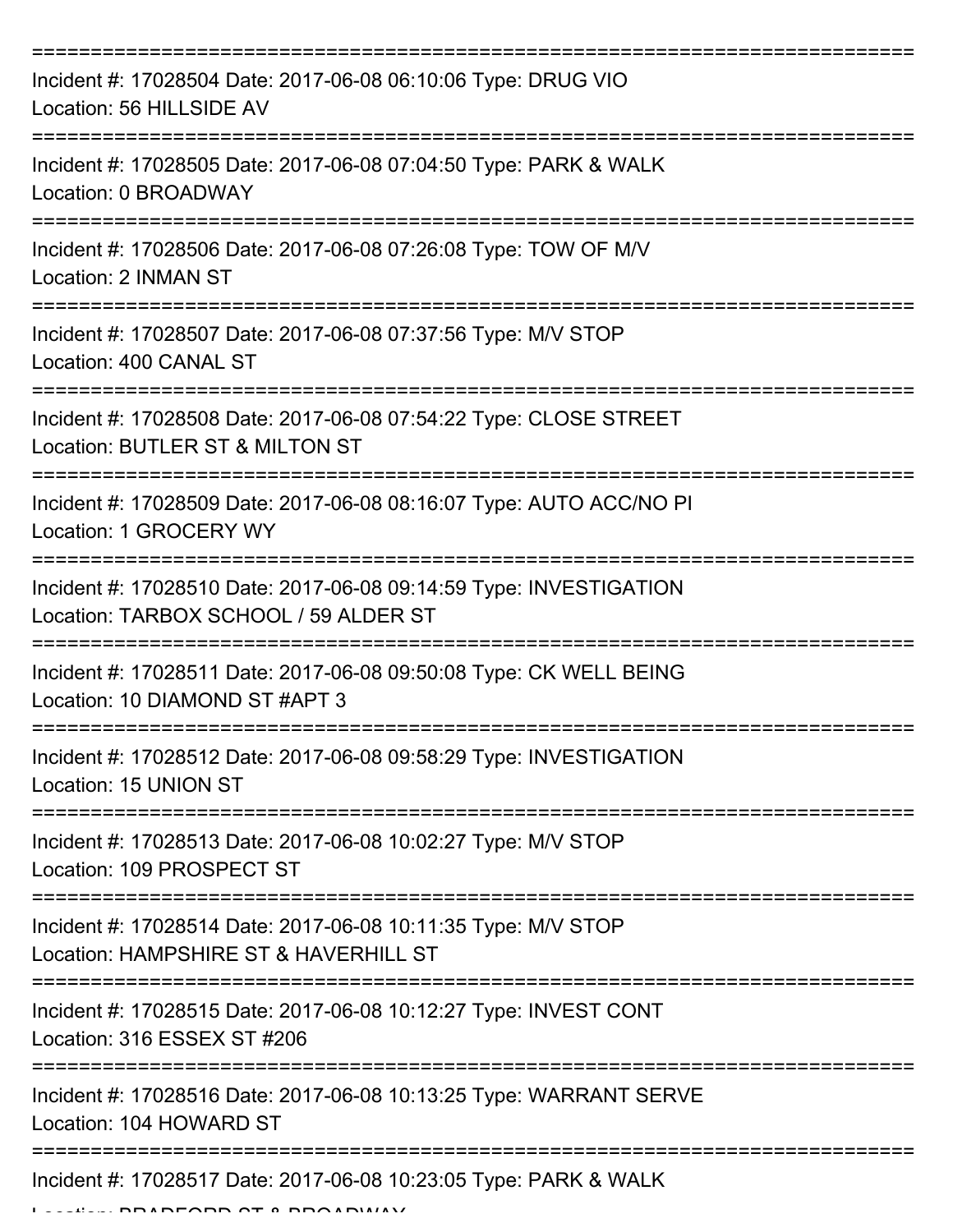| Incident #: 17028518 Date: 2017-06-08 10:38:51 Type: TOW OF M/V<br>Location: 270 CANAL ST            |
|------------------------------------------------------------------------------------------------------|
| Incident #: 17028519 Date: 2017-06-08 10:43:32 Type: M/V STOP<br>Location: S UNION ST & WINTHROP AV  |
| Incident #: 17028520 Date: 2017-06-08 10:47:19 Type: M/V STOP<br>Location: ERVING AV & JACKSON ST    |
| Incident #: 17028521 Date: 2017-06-08 10:49:37 Type: COURT DOC SERVE<br>Location: 209 HIGH ST        |
| Incident #: 17028524 Date: 2017-06-08 11:05:29 Type: SUICIDE ATTEMPT<br>Location: 150 WEARE ST       |
| Incident #: 17028522 Date: 2017-06-08 11:05:47 Type: ASSSIT OTHER PD<br>Location: 44-46 HOLLY ST     |
| Incident #: 17028523 Date: 2017-06-08 11:07:25 Type: INVESTIGATION<br>Location: SUMMER ST & UNION ST |
| Incident #: 17028525 Date: 2017-06-08 11:11:04 Type: PARK & WALK<br>Location: S UNION ST & SALEM ST  |
| Incident #: 17028526 Date: 2017-06-08 11:22:34 Type: MAL DAMG PROG<br>Location: 329 HIGH ST          |
| Incident #: 17028527 Date: 2017-06-08 11:26:58 Type: LIC PLATE STO<br>Location: 294 SALEM ST         |
| Incident #: 17028528 Date: 2017-06-08 11:32:12 Type: M/V STOP<br>Location: MERRIMACK ST & PARKER ST  |
| Incident #: 17028529 Date: 2017-06-08 11:33:09 Type: M/V STOP<br>Location: GRAFTON ST & WINTHROP AV  |
| Incident #: 17028530 Date: 2017-06-08 11:35:05 Type: PARK & WALK<br>Location: BRADFORD ST & BROADWAY |
| Incident #: 17028531 Date: 2017-06-08 11:41:43 Type: SUS PERS/MV                                     |

Location: 360 BBOADWAY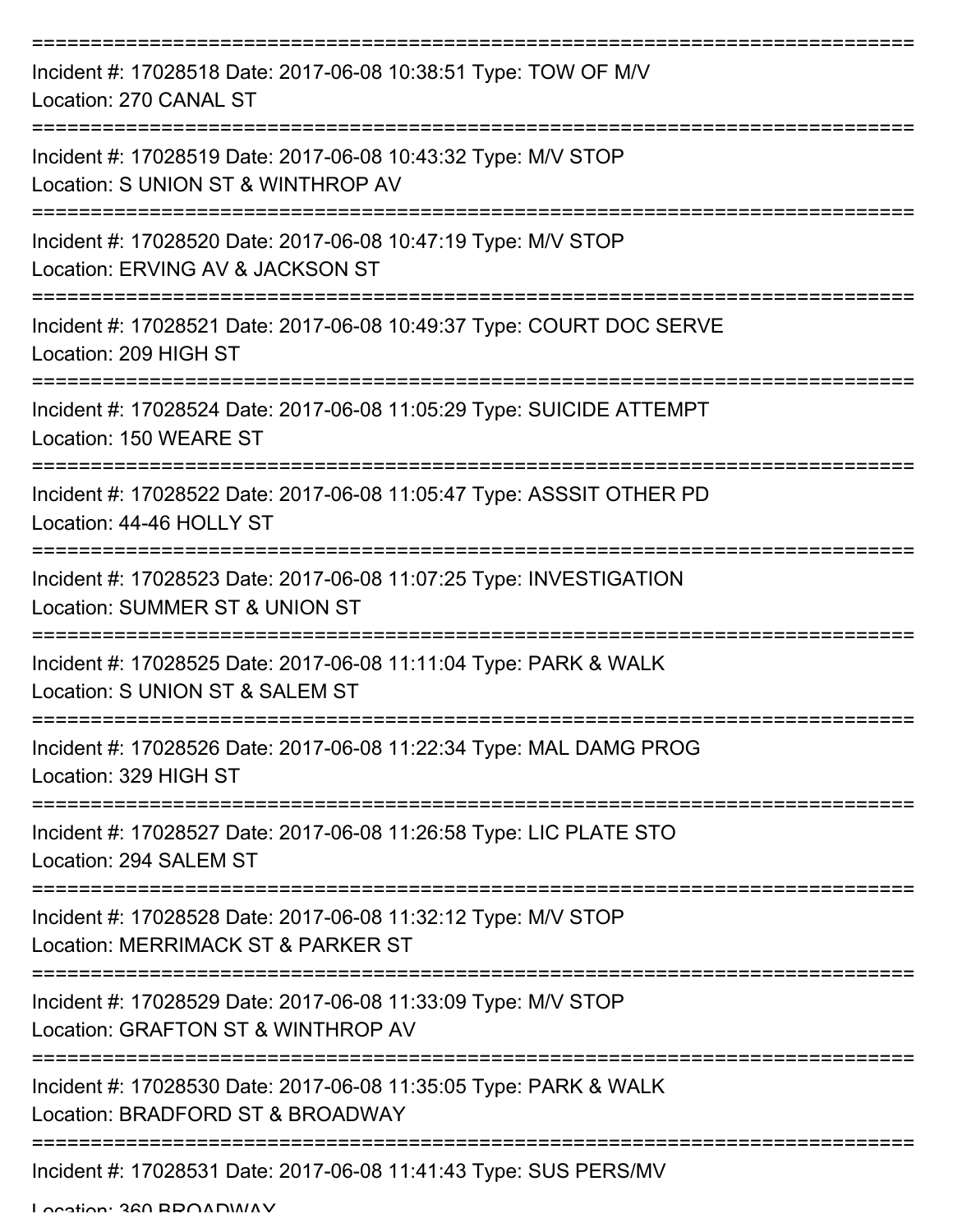| Incident #: 17028532 Date: 2017-06-08 11:57:44 Type: INVESTIGATION<br>Location: MCDONALDS / 50 BROADWAY       |
|---------------------------------------------------------------------------------------------------------------|
| Incident #: 17028533 Date: 2017-06-08 11:58:02 Type: LARCENY/PAST<br>Location: 380 S UNION ST                 |
| Incident #: 17028534 Date: 2017-06-08 12:02:47 Type: ALARM/BURG<br>Location: MEDZEDKY RESD / 166 MT VERNON ST |
| Incident #: 17028535 Date: 2017-06-08 12:06:02 Type: SEX OFF. PAST<br>Location: 90 LOWELL ST                  |
| Incident #: 17028536 Date: 2017-06-08 12:08:42 Type: INVESTIGATION<br>Location: 360 BROADWAY                  |
| Incident #: 17028537 Date: 2017-06-08 12:20:07 Type: 209A/VIOLATION<br>Location: 383 HAVERHILL ST #15         |
| Incident #: 17028538 Date: 2017-06-08 12:32:29 Type: SUS PERS/MV<br>Location: AUTO ZONE / 360 BROADWAY        |
| Incident #: 17028539 Date: 2017-06-08 12:51:22 Type: AUTO ACC/NO PI<br>Location: FRANKLIN ST & TREMONT ST     |
| Incident #: 17028540 Date: 2017-06-08 13:02:32 Type: AUTO ACC/NO PI<br>Location: 94 AMES ST                   |
| Incident #: 17028541 Date: 2017-06-08 13:08:29 Type: MAL DAMAGE<br>Location: 91 SUMMER ST #APT 1              |
| Incident #: 17028542 Date: 2017-06-08 13:24:34 Type: M/V STOP<br>Location: MERRIMACK ST & S BROADWAY          |
| Incident #: 17028543 Date: 2017-06-08 13:25:05 Type: MAN DOWN<br>Location: 115 STEARNS AV                     |
| Incident #: 17028544 Date: 2017-06-08 13:38:29 Type: M/V STOP<br>Location: ALLYN TER & BERKELEY ST            |
| Incident #: 17028545 Date: 2017-06-08 13:41:40 Type: M/V STOP<br>DADIZ OT 0 MILL OMLOT                        |

Location: PARK ST & WILLOW ST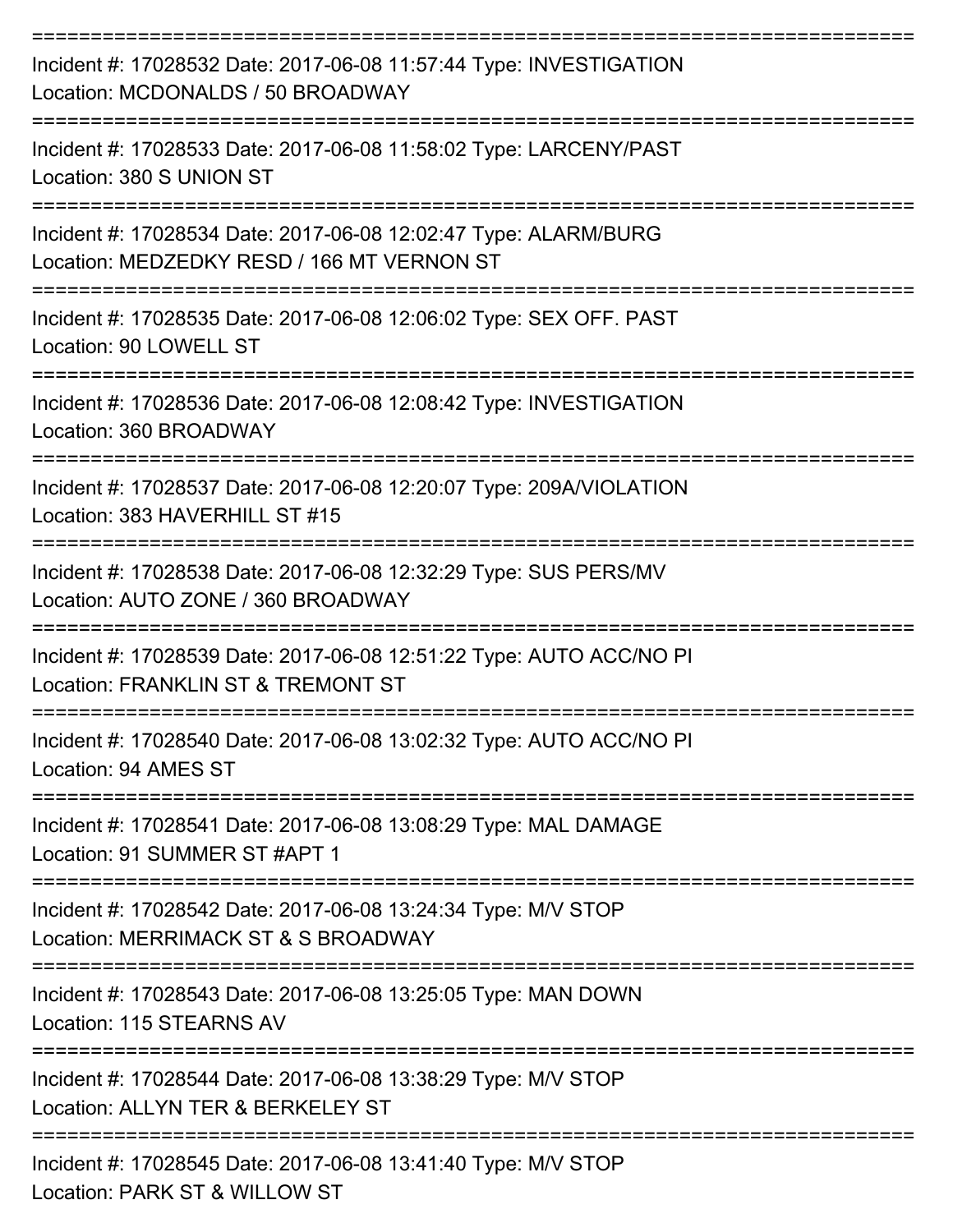| Incident #: 17028546 Date: 2017-06-08 13:44:27 Type: M/V STOP<br>Location: LAWRENCE ST & TRENTON ST                                     |
|-----------------------------------------------------------------------------------------------------------------------------------------|
| :=====================<br>Incident #: 17028547 Date: 2017-06-08 13:48:24 Type: TOW/REPOSSED<br>Location: 314 MARKET ST                  |
| Incident #: 17028548 Date: 2017-06-08 14:02:27 Type: M/V STOP<br>Location: 615 BROADWAY                                                 |
| Incident #: 17028549 Date: 2017-06-08 14:10:36 Type: ALARM/BURG<br>Location: GARCIA RESD / 337 WATER ST                                 |
| :========================<br>Incident #: 17028552 Date: 2017-06-08 14:12:40 Type: ALARMS<br>Location: CARLETON ST & EVERETT ST          |
| Incident #: 17028550 Date: 2017-06-08 14:13:38 Type: M/V STOP<br>Location: 78 AMES ST                                                   |
| Incident #: 17028551 Date: 2017-06-08 14:14:18 Type: M/V STOP<br>Location: BROADWAY & LAKE ST                                           |
| Incident #: 17028554 Date: 2017-06-08 14:21:35 Type: MEDIC SUPPORT<br>Location: 375 HAVERHILL ST                                        |
| Incident #: 17028553 Date: 2017-06-08 14:21:46 Type: INVESTIGATION<br>Location: GALE ST & GREENWOOD ST                                  |
| Incident #: 17028555 Date: 2017-06-08 14:28:09 Type: M/V STOP<br>Location: 69 E HAVERHILL ST                                            |
| Incident #: 17028558 Date: 2017-06-08 14:31:43 Type: SUS PERS/MV<br>Location: 7ELEVEN / 360 BROADWAY                                    |
| --------------------------------<br>Incident #: 17028556 Date: 2017-06-08 14:32:25 Type: SUS PERS/MV<br>Location: BAILEY ST & PARKER ST |
| Incident #: 17028557 Date: 2017-06-08 14:33:07 Type: M/V STOP<br>Location: CANAL ST & HAMPSHIRE ST                                      |
| Incident #: 17028559 Date: 2017-06-08 14:52:12 Type: M/V STOP<br>Location: GENERAL ST & PROSPECT ST                                     |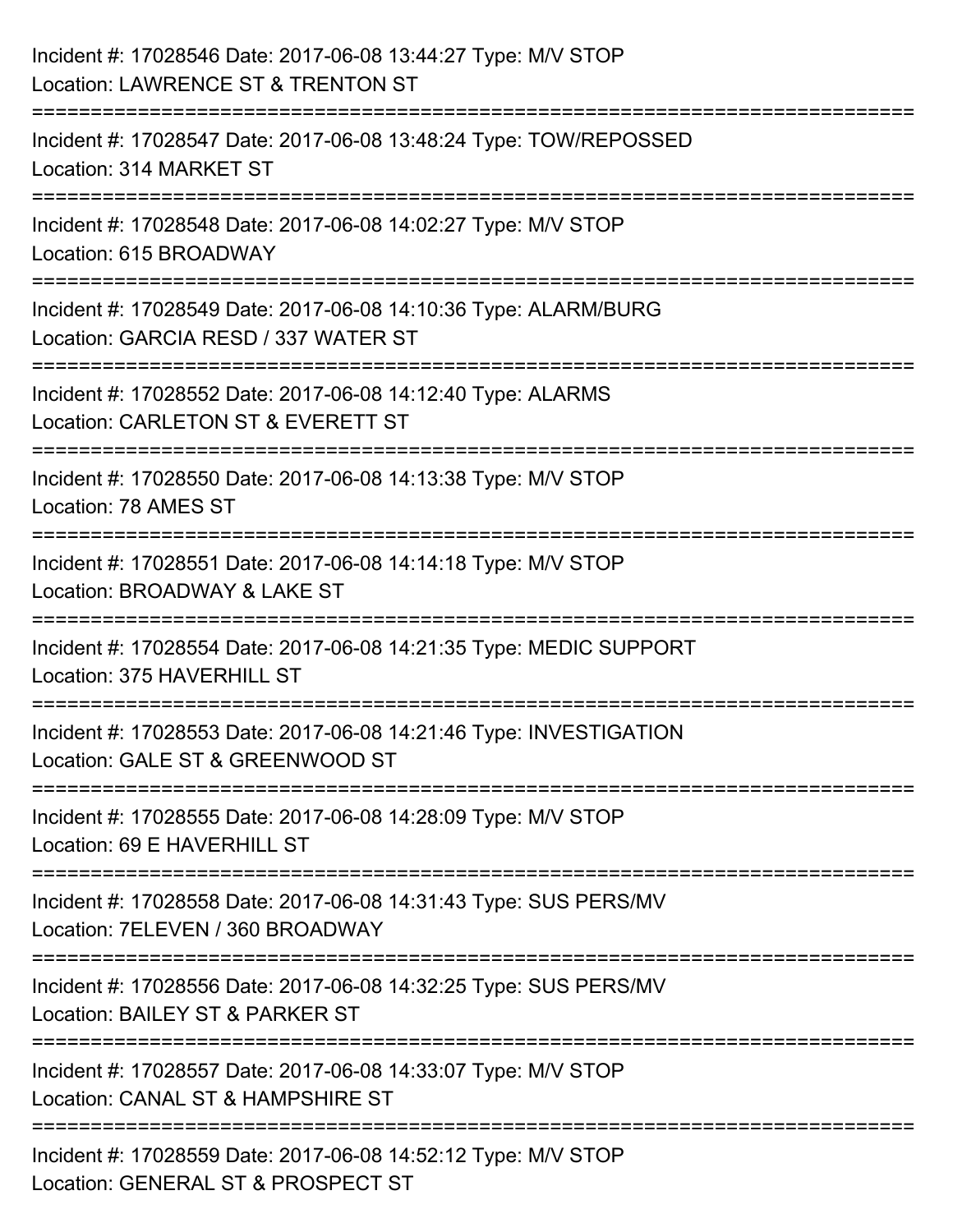| Incident #: 17028560 Date: 2017-06-08 14:55:12 Type: AUTO ACC/NO PI<br>Location: LOWELL & AMESBURY                        |
|---------------------------------------------------------------------------------------------------------------------------|
| Incident #: 17028561 Date: 2017-06-08 14:56:52 Type: AUTO ACC/NO PI<br>Location: 13 HALL ST                               |
| Incident #: 17028562 Date: 2017-06-08 15:02:19 Type: AUTO ACC/NO PI<br>Location: 50 ESSEX ST                              |
| Incident #: 17028563 Date: 2017-06-08 15:02:30 Type: M/V STOP<br>Location: COMMON ST & HAMPSHIRE ST                       |
| Incident #: 17028564 Date: 2017-06-08 15:04:59 Type: M/V STOP<br>Location: BOXFORD ST & WINTHROP AV                       |
| Incident #: 17028565 Date: 2017-06-08 15:08:40 Type: PARK & WALK<br>Location: 50 N PARISH RD                              |
| Incident #: 17028566 Date: 2017-06-08 15:11:40 Type: M/V STOP<br>Location: BRADFORD ST & BROADWAY                         |
| Incident #: 17028567 Date: 2017-06-08 15:12:31 Type: 209A/SERVE<br>Location: 54 ABBOTT ST                                 |
| Incident #: 17028568 Date: 2017-06-08 15:14:38 Type: M/V STOP<br>Location: ANDOVER ST & BLANCHARD ST                      |
| Incident #: 17028569 Date: 2017-06-08 15:18:59 Type: M/V STOP<br>Location: BROADWAY & LOWELL ST<br>====================== |
| Incident #: 17028570 Date: 2017-06-08 15:19:50 Type: M/V STOP<br>Location: 212 ARLINGTON ST                               |
| Incident #: 17028571 Date: 2017-06-08 15:22:32 Type: CK WELL BEING<br>Location: 5 JACKSON ST #APT 4A                      |
| Incident #: 17028572 Date: 2017-06-08 15:23:29 Type: HIT & RUN M/V<br>Location: 614 COMMON ST                             |
| Incident #: 17028573 Date: 2017-06-08 15:27:05 Type: M/V STOP<br>Location: FRANKLIN ST & VALLEY ST                        |

===========================================================================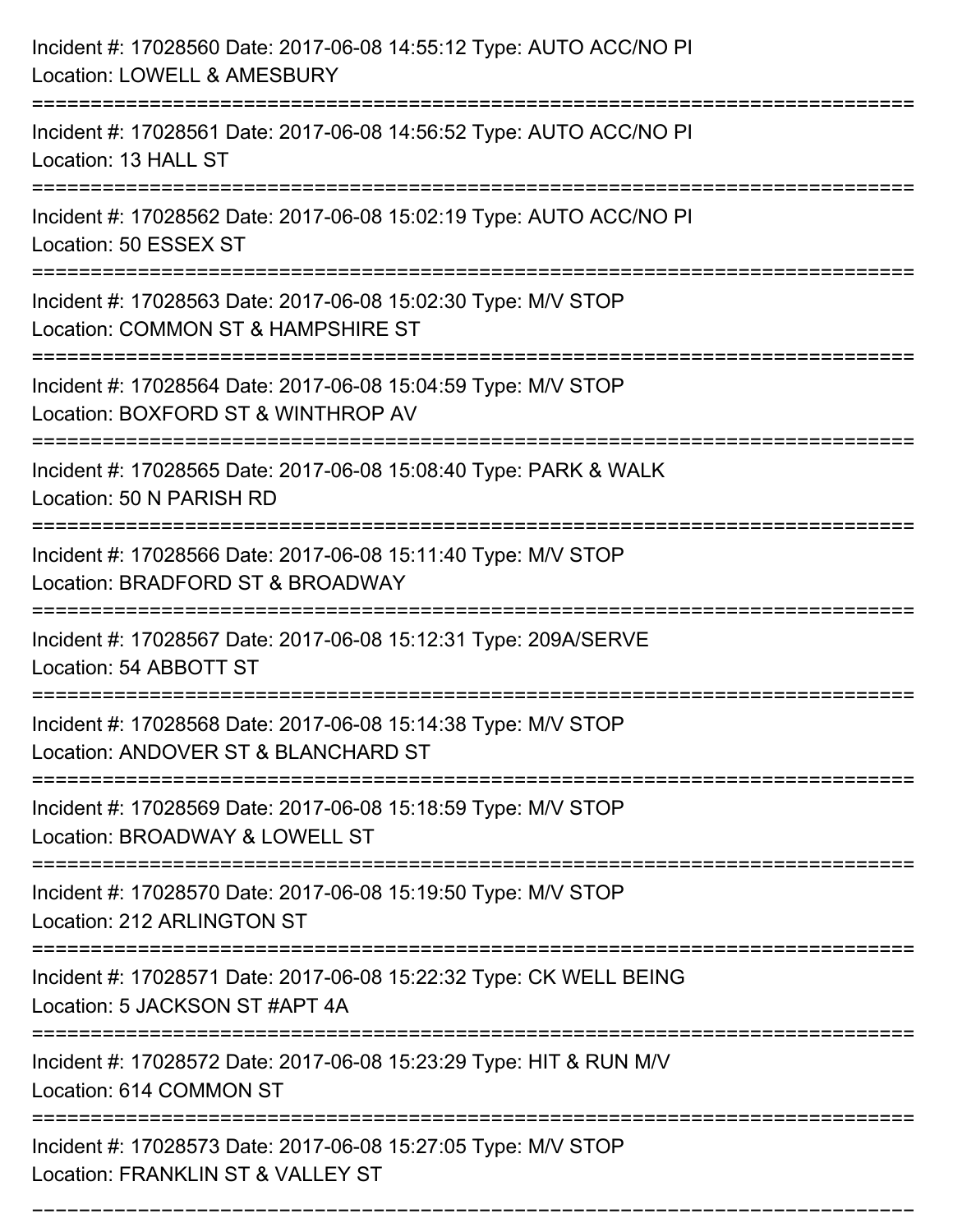| Incident #: 17028574 Date: 2017-06-08 15:28:23 Type: M/V STOP<br>Location: 4 UNION ST                                              |
|------------------------------------------------------------------------------------------------------------------------------------|
| Incident #: 17028575 Date: 2017-06-08 15:28:47 Type: FIGHT<br>Location: 91 SUMMER ST FL 1ST FL                                     |
| Incident #: 17028576 Date: 2017-06-08 15:31:34 Type: M/V STOP<br>Location: GREENFIELD ST & LORING ST<br>.----------------------    |
| Incident #: 17028577 Date: 2017-06-08 15:34:05 Type: M/V STOP<br>Location: OSGOOD ST & SALEM ST                                    |
| Incident #: 17028578 Date: 2017-06-08 15:41:44 Type: M/V STOP<br>Location: MARKET ST & OSGOOD ST                                   |
| Incident #: 17028580 Date: 2017-06-08 15:47:28 Type: WARRANT SERVE<br>Location: 312 WATER ST #37                                   |
| Incident #: 17028579 Date: 2017-06-08 15:48:03 Type: M/V STOP<br>Location: GREENFIELD ST & LORING ST                               |
| Incident #: 17028582 Date: 2017-06-08 15:52:36 Type: DISTURBANCE<br>Location: 4 UNION ST #APT 408                                  |
| Incident #: 17028581 Date: 2017-06-08 15:52:42 Type: M/V STOP<br>Location: GREENFIELD ST & LORING ST                               |
| Incident #: 17028583 Date: 2017-06-08 16:01:25 Type: M/V STOP<br>Location: GREENFIELD ST & LORING ST                               |
| Incident #: 17028584 Date: 2017-06-08 16:09:08 Type: ALARM/BURG<br>Location: SIMPSON BROTHERS / 45 S CANAL ST                      |
| ========================<br>Incident #: 17028585 Date: 2017-06-08 16:10:25 Type: AUTO ACC/NO PI<br>Location: BAILEY ST & PARKER ST |
| Incident #: 17028586 Date: 2017-06-08 16:11:17 Type: M/V STOP<br>Location: MARKET ST & PARKER ST                                   |
| Incident #: 17028587 Date: 2017-06-08 16:12:35 Type: 209A/SERVE<br>Location: 490 HAMPSHIRE ST                                      |
|                                                                                                                                    |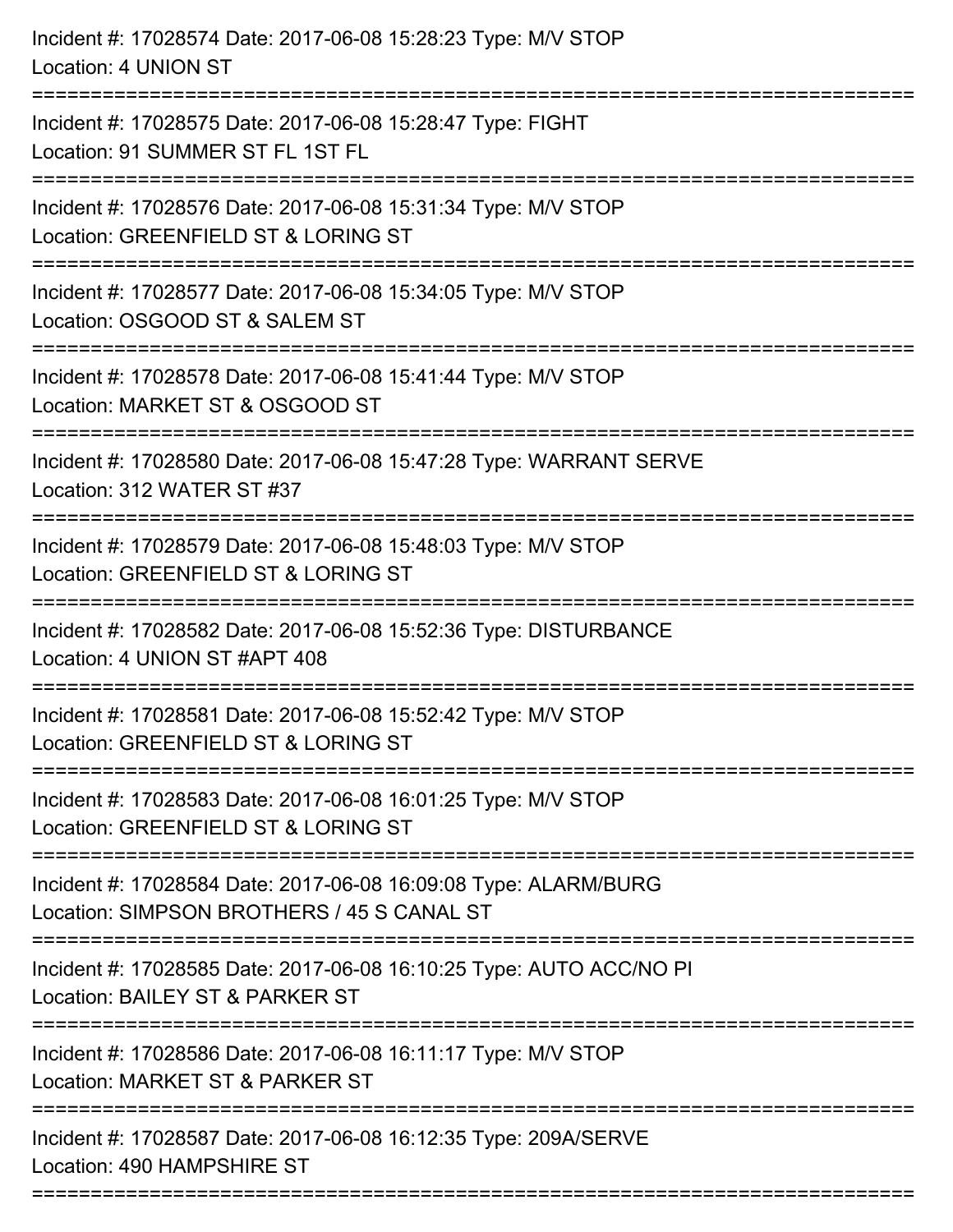Location: GREENFIELD ST & LORING ST

| Incident #: 17028590 Date: 2017-06-08 16:18:07 Type: SUICIDE ATTEMPT<br>Location: AMESBURY ST & COMMON ST |
|-----------------------------------------------------------------------------------------------------------|
| Incident #: 17028589 Date: 2017-06-08 16:18:20 Type: TRANSPORT<br>Location: 43 APPLETON WY                |
| Incident #: 17028591 Date: 2017-06-08 16:23:04 Type: M/V STOP<br>Location: GREENFIELD ST & LORING ST      |
| Incident #: 17028592 Date: 2017-06-08 16:23:57 Type: CK WELL BEING<br>Location: 118 MARSTON ST            |
| Incident #: 17028593 Date: 2017-06-08 16:24:26 Type: AUTO ACC/NO PI<br>Location: 48 SARATOGA ST           |
| Incident #: 17028594 Date: 2017-06-08 16:25:22 Type: A&B PAST<br>Location: 226 ESSEX ST                   |
| Incident #: 17028595 Date: 2017-06-08 16:28:58 Type: M/V STOP<br>Location: LORING ST & MARKET ST          |
| Incident #: 17028597 Date: 2017-06-08 16:33:19 Type: SUS PERS/MV<br>Location: ANDOVER ST & S BROADWAY     |
| Incident #: 17028596 Date: 2017-06-08 16:33:23 Type: M/V STOP<br>Location: FRANKLIN ST & HAVERHILL ST     |
| Incident #: 17028598 Date: 2017-06-08 16:39:10 Type: M/V STOP<br>Location: BROOK ST & UNION ST            |
| Incident #: 17028599 Date: 2017-06-08 16:43:24 Type: NOISE ORD<br><b>Location: 51 STEARNS AV</b>          |
| Incident #: 17028600 Date: 2017-06-08 16:51:40 Type: M/V STOP<br>Location: 82 JACKSON ST                  |
| Incident #: 17028601 Date: 2017-06-08 16:53:51 Type: ANIMAL COMPL<br>Location: 9 SPRUCE ST                |
|                                                                                                           |

Incident #: 17028602 Date: 2017 06 08 16:55:16 Type: M/V STOP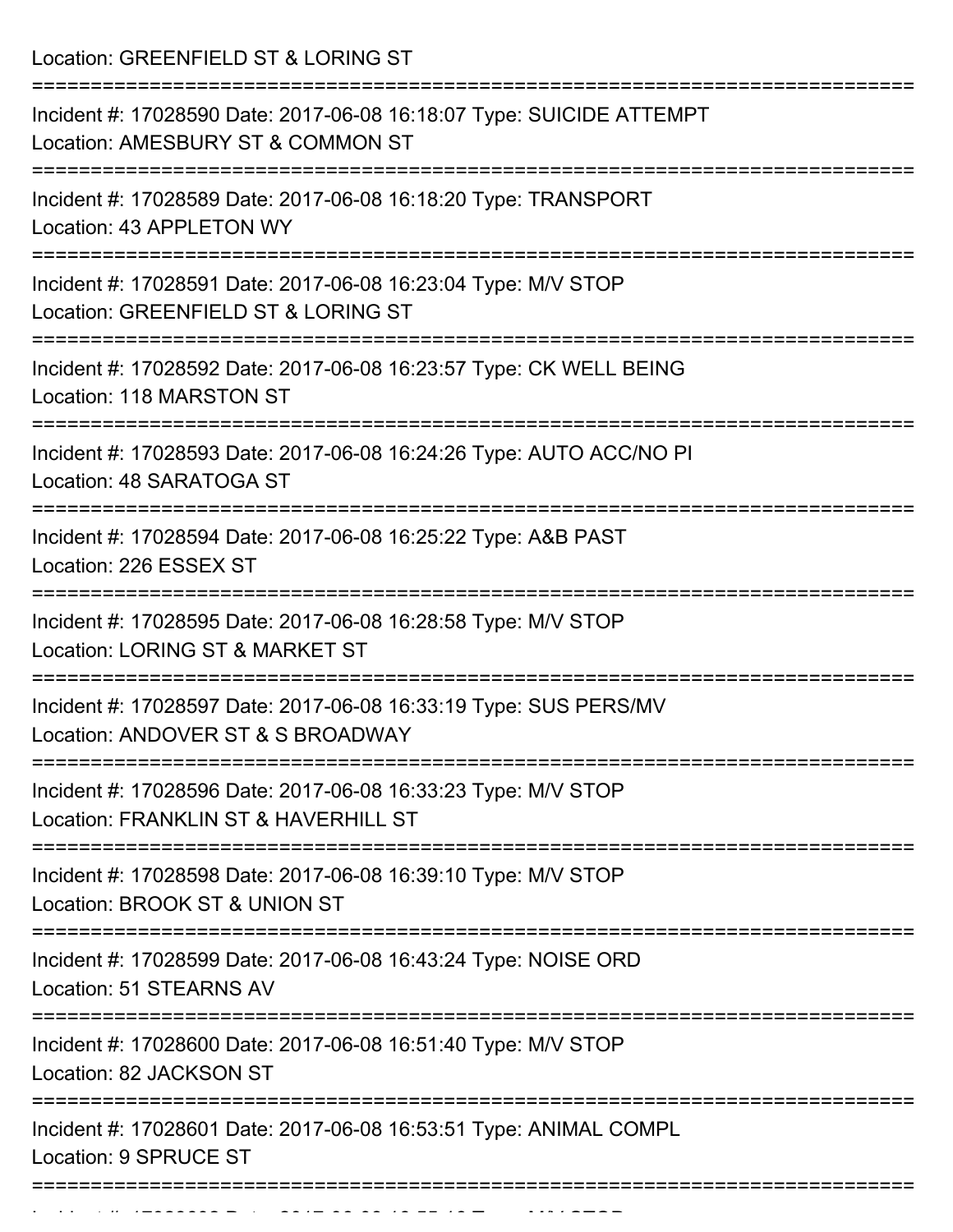Location: E HAVERHILL ST & OAK ST =========================================================================== Incident #: 17028603 Date: 2017-06-08 16:59:34 Type: M/V STOP Location: CAMELLA TEOLI WY =========================================================================== Incident #: 17028604 Date: 2017-06-08 17:00:32 Type: M/V STOP Location: ESSEX ST & WINTER ST =========================================================================== Incident #: 17028605 Date: 2017-06-08 17:12:29 Type: M/V STOP Location: 69 HAMPSHIRE ST =========================================================================== Incident #: 17028606 Date: 2017-06-08 17:16:55 Type: SUS PERS/MV Location: 193 S BROADWAY =========================================================================== Incident #: 17028607 Date: 2017-06-08 17:19:09 Type: M/V STOP Location: 41 LORING ST =========================================================================== Incident #: 17028608 Date: 2017-06-08 17:23:27 Type: DK (DRUNK) Location: 200 COMMON ST =========================================================================== Incident #: 17028609 Date: 2017-06-08 17:30:15 Type: M/V STOP Location: 27 LORING ST =========================================================================== Incident #: 17028610 Date: 2017-06-08 17:41:49 Type: M/V STOP Location: 29 LORING ST =========================================================================== Incident #: 17028611 Date: 2017-06-08 17:42:51 Type: ALARM/BURG Location: LAWLOR SCHOOL / 41 LEXINGTON ST =========================================================================== Incident #: 17028612 Date: 2017-06-08 17:43:34 Type: M/V STOP Location: PARKER ST & SPRINGFIFLD ST =========================================================================== Incident #: 17028613 Date: 2017-06-08 17:47:16 Type: M/V STOP Location: 105 MARKET ST =========================================================================== Incident #: 17028614 Date: 2017-06-08 17:49:10 Type: M/V STOP Location: 49 SPRINGFIFLD ST =========================================================================== Incident #: 17028615 Date: 2017-06-08 17:55:51 Type: M/V STOP Location: MARKET ST & OSGOOD ST

============================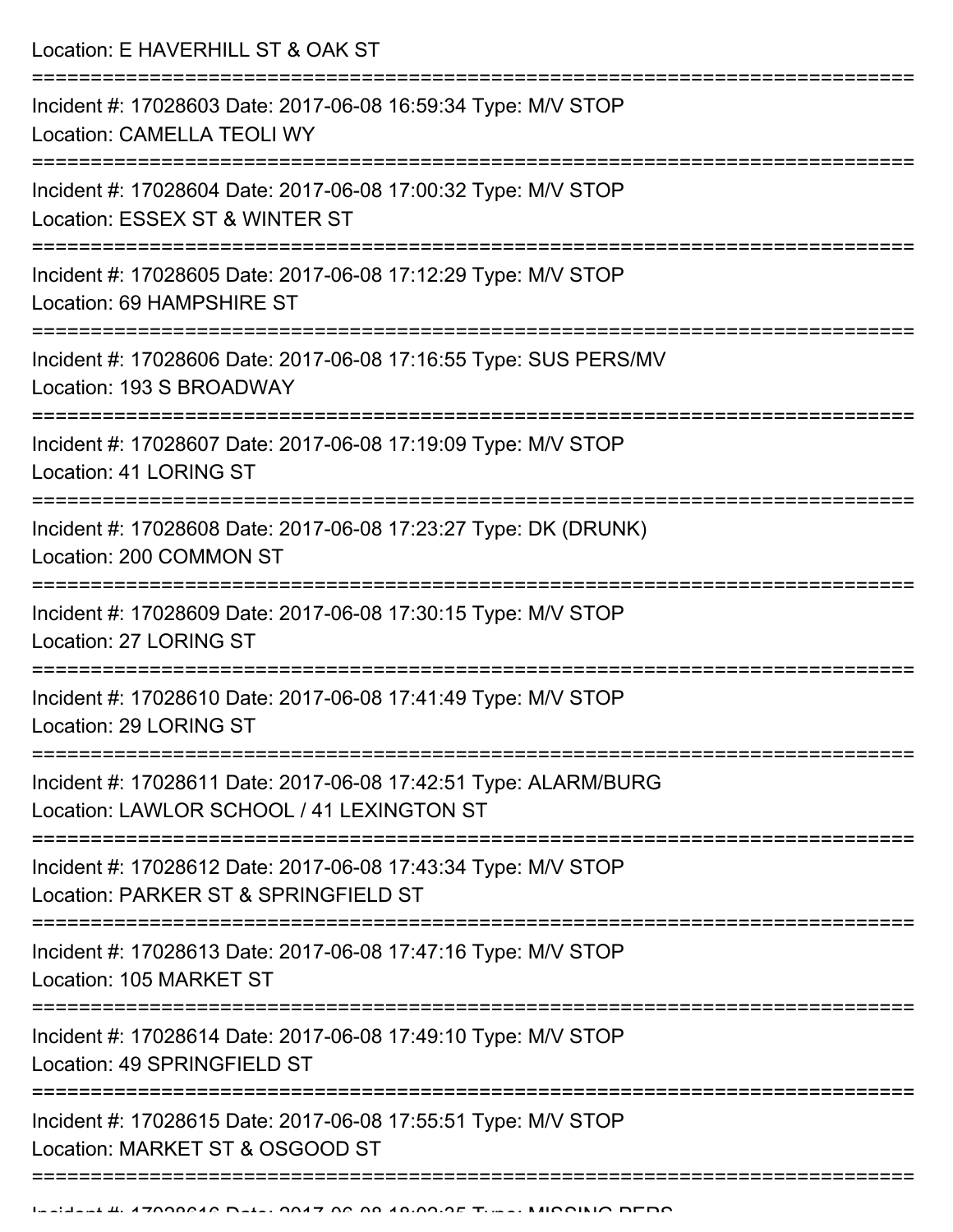| Location: FROST SCHOOL / 33 HAMLET ST                                                                                                 |
|---------------------------------------------------------------------------------------------------------------------------------------|
| Incident #: 17028617 Date: 2017-06-08 18:04:08 Type: M/V STOP<br>Location: 483 WINTHROP AV                                            |
| Incident #: 17028618 Date: 2017-06-08 18:11:32 Type: M/V STOP<br>Location: 40 WINTHROP AV                                             |
| Incident #: 17028619 Date: 2017-06-08 18:12:04 Type: M/V STOP<br>Location: 28 MELROSE ST                                              |
| :====================================<br>Incident #: 17028620 Date: 2017-06-08 18:14:41 Type: 209A/SERVE<br>Location: 54 GREENWOOD ST |
| Incident #: 17028621 Date: 2017-06-08 18:19:42 Type: ALARM/BURG<br>Location: LOAN USA / 92 BROADWAY                                   |
| ====================<br>Incident #: 17028622 Date: 2017-06-08 18:22:31 Type: RECOV/STOL/MV<br>Location: OLIVE AV & W LOWELL ST        |
| :=================<br>Incident #: 17028623 Date: 2017-06-08 18:46:53 Type: WOMAN DOWN<br>Location: 39 WINTER ST                       |
| Incident #: 17028624 Date: 2017-06-08 18:58:34 Type: UNWANTEDGUEST<br>Location: 9 BROADWAY                                            |
| Incident #: 17028625 Date: 2017-06-08 19:00:12 Type: SUS PERS/MV<br>Location: 16 BEACON ST                                            |
| Incident #: 17028626 Date: 2017-06-08 19:08:35 Type: CK WELL BEING<br>Location: 200 COMMON ST                                         |
| Incident #: 17028627 Date: 2017-06-08 19:15:36 Type: M/V STOP<br>Location: CRESTWOOD CIR & MT VERNON                                  |
| Incident #: 17028628 Date: 2017-06-08 19:20:08 Type: NOISE ORD<br>Location: 349 LAWRENCE ST                                           |
| Incident #: 17028629 Date: 2017-06-08 19:21:29 Type: M/V STOP<br>Location: BURLINGTON ST & MT VERNON ST                               |
| Incident #: 17028630 Date: 2017-06-08 19:22:49 Type: DISTURBANCE                                                                      |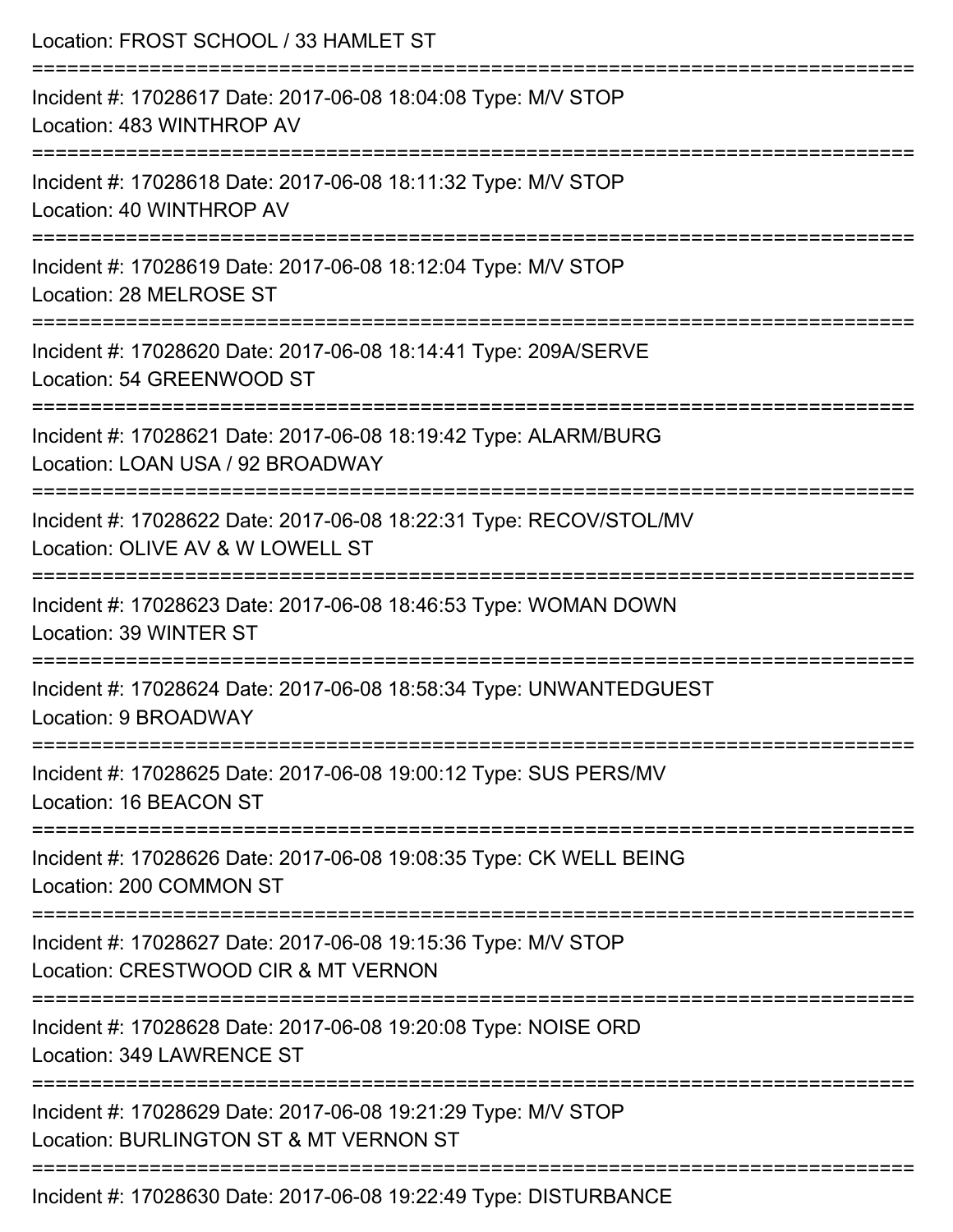| Incident #: 17028631 Date: 2017-06-08 19:26:27 Type: CK WELL BEING<br>Location: 24 LENOX ST                         |
|---------------------------------------------------------------------------------------------------------------------|
| Incident #: 17028633 Date: 2017-06-08 19:33:29 Type: AUTO ACC/NO PI<br>Location: 8 WINSLOW PL                       |
| Incident #: 17028632 Date: 2017-06-08 19:34:01 Type: COURT DOC SERVE<br>Location: 34 BERKELEY ST                    |
| Incident #: 17028634 Date: 2017-06-08 19:43:21 Type: PARK & WALK<br>Location: 15-17 NORTH PARRISH                   |
| Incident #: 17028635 Date: 2017-06-08 19:47:16 Type: M/V STOP<br>Location: OSGOOD ST & SALEM ST<br>================ |
| Incident #: 17028636 Date: 2017-06-08 20:04:03 Type: M/V STOP<br>Location: 309 ANDOVER ST                           |
| Incident #: 17028637 Date: 2017-06-08 20:04:14 Type: TRESPASSING<br>Location: HIGGINS STATE POOL / 180 CRAWFORD ST  |
| Incident #: 17028638 Date: 2017-06-08 20:17:01 Type: ALARM/BURG<br>Location: 64 TREMONT ST                          |
| Incident #: 17028639 Date: 2017-06-08 20:26:55 Type: MEDIC SUPPORT<br>Location: 25 SRINGFIELD                       |
| Incident #: 17028640 Date: 2017-06-08 20:27:40 Type: MEDIC SUPPORT<br>Location: 25 SPRINGFIELD ST #3                |
| Incident #: 17028641 Date: 2017-06-08 20:31:25 Type: SUS PERS/MV<br>Location: EUROPEAN MOTORSPORTS / 314 S BROADWAY |
| Incident #: 17028642 Date: 2017-06-08 20:59:20 Type: M/V STOP<br>Location: PROSPECT ST & VINE ST                    |
| Incident #: 17028643 Date: 2017-06-08 21:10:01 Type: M/V STOP<br>Location: BROADWAY & HAVERHILL ST                  |
| Incident #: 17028644 Date: 2017-06-08 21:16:03 Type: VIO CITY ORD                                                   |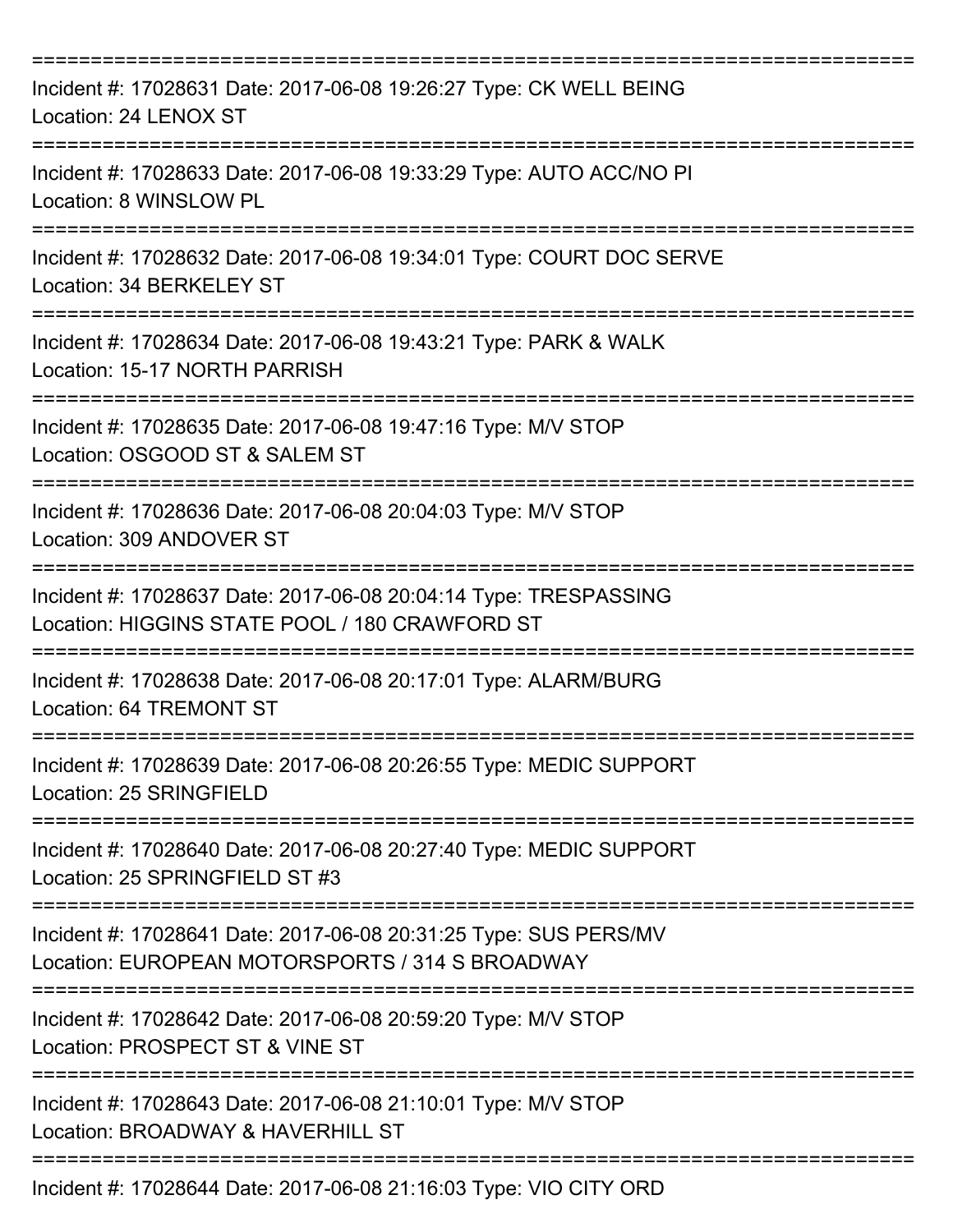| Incident #: 17028645 Date: 2017-06-08 21:25:56 Type: MAN DOWN<br>Location: BROADWAY & COMMON ST       |
|-------------------------------------------------------------------------------------------------------|
| Incident #: 17028646 Date: 2017-06-08 21:40:52 Type: WARRANT SERVE<br>Location: 341 WATER ST          |
| Incident #: 17028647 Date: 2017-06-08 21:43:23 Type: WARRANT SERVE<br>Location: 103 MARBLE AV         |
| Incident #: 17028648 Date: 2017-06-08 21:47:56 Type: M/V STOP<br>Location: BROADWAY & WATER ST        |
| Incident #: 17028649 Date: 2017-06-08 22:04:13 Type: WARRANT SERVE<br>Location: 269 HAVERHILL ST      |
| Incident #: 17028650 Date: 2017-06-08 22:05:14 Type: M/V STOP<br>Location: LAWRENCE ST & LEXINGTON ST |
| Incident #: 17028651 Date: 2017-06-08 22:07:01 Type: UNKNOWN PROB<br>Location: 82 DORCHESTER ST       |
| Incident #: 17028652 Date: 2017-06-08 22:10:48 Type: WARRANT SERVE<br>Location: 136 EXCHANGE ST       |
| Incident #: 17028653 Date: 2017-06-08 22:16:51 Type: ANIMAL COMPL<br>Location: 3B STEVENS CT          |
| Incident #: 17028654 Date: 2017-06-08 22:24:46 Type: WARRANT SERVE<br>Location: 568 HAVERHILL ST      |
| Incident #: 17028655 Date: 2017-06-08 22:26:26 Type: M/V STOP<br>Location: MANCHESTER ST & WEST ST    |
| Incident #: 17028656 Date: 2017-06-08 22:27:22 Type: M/V STOP<br>Location: MANCHESTER ST & WEST ST    |
| Incident #: 17028657 Date: 2017-06-08 22:29:30 Type: WARRANT SERVE<br>Location: 90 LOWELL ST          |
| Incident #: 17028658 Date: 2017-06-08 22:32:04 Type: 209A/VIOLATION                                   |